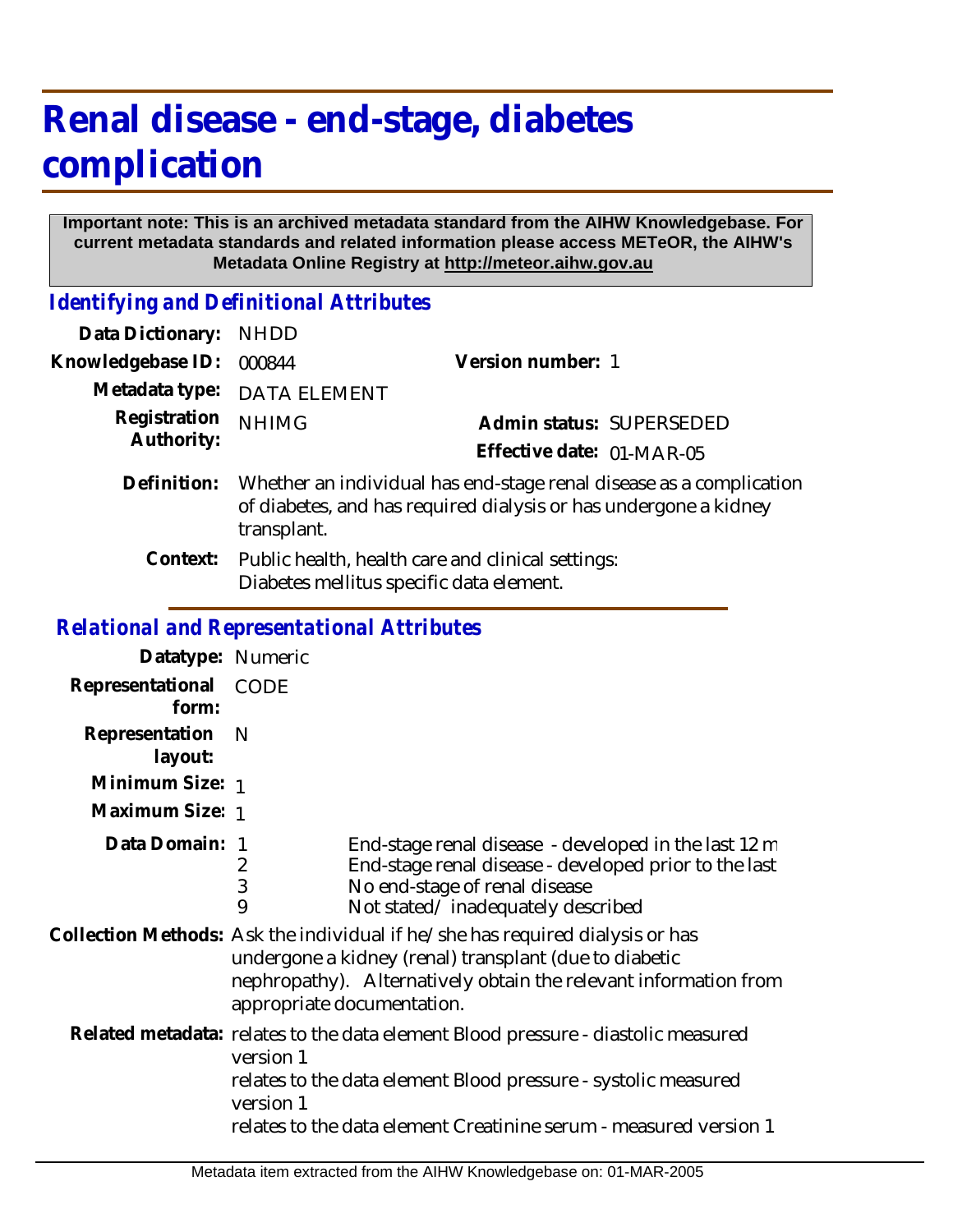relates to the data element Microalbumin/protein - measured version 1

### *Administrative Attributes*

Source Document: National Diabetes Outcomes Quality Review Initiative (NDOQRIN) data dictionary. **Source Organisation:** National Diabetes Data Working Group

> Comment: To determine chronic renal impairment: - Glomerular filtration rate (GFR) GFR > 90 ml/min normal GFR > 60 - 90 ml/min: mild renal impairment GFR > 30 - 60 ml/min: moderate renal impairment GFR 0- 30 ml/min: severe renal impairment

> > For greater than 3 months.

In general, patients with GFR < 30 ml/min/1.73 m2 are at high risk of progressive deterioration in renal function and should be referred to a nephrology service for specialist management of renal failure.

Patients should be assessed for the complications of chronic renal impairment including anaemia, hyperparathyroidism and be referred for specialist management if required.

Patients with rapidly declining renal function or clinical features to suggest that residual renal function may decline rapidly (i.e. hypertensive, proteinuric (>1 g/24 hours), significant co-morbid illness) should be considered for referral to a nephrologist well before function declines to less than 30 ml/min. (Draft CARI Guidelines 2002. Australian Kidney Foundation).

Patients in whom the cause of renal impairment is uncertain should be referred to a nephrologist for assessment.

End-stage renal disease is a recognised complication of Type 1 and Type 2 diabetes mellitus. Diabetes is the commonest cause for renal dialysis in Australia.

The term end-stage renal disease has become synonymous with the late stages of chronic renal failure. Diabetic nephropathy may be effectively prevented and treated by controlling glycemia and administering angiotensin-converting enzyme (ACE) inhibitors. J Am Soc Nephrol 2002 Jun; 13(6): 1615-1625].